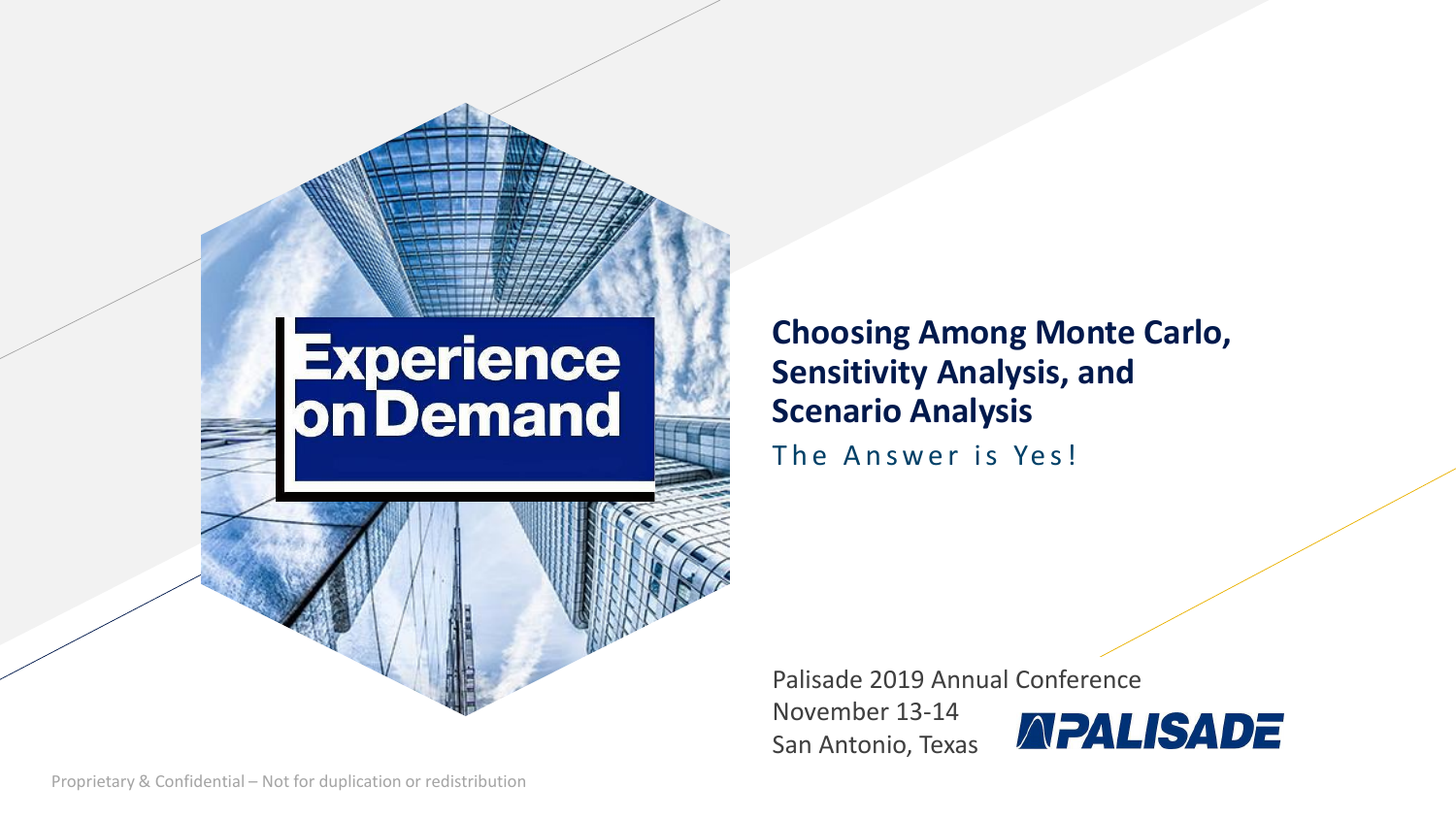

- Introduction
- The Issue
- Definitions
- Examples
- Observations & Recommendations
- Case Study



Experience<br>on Demand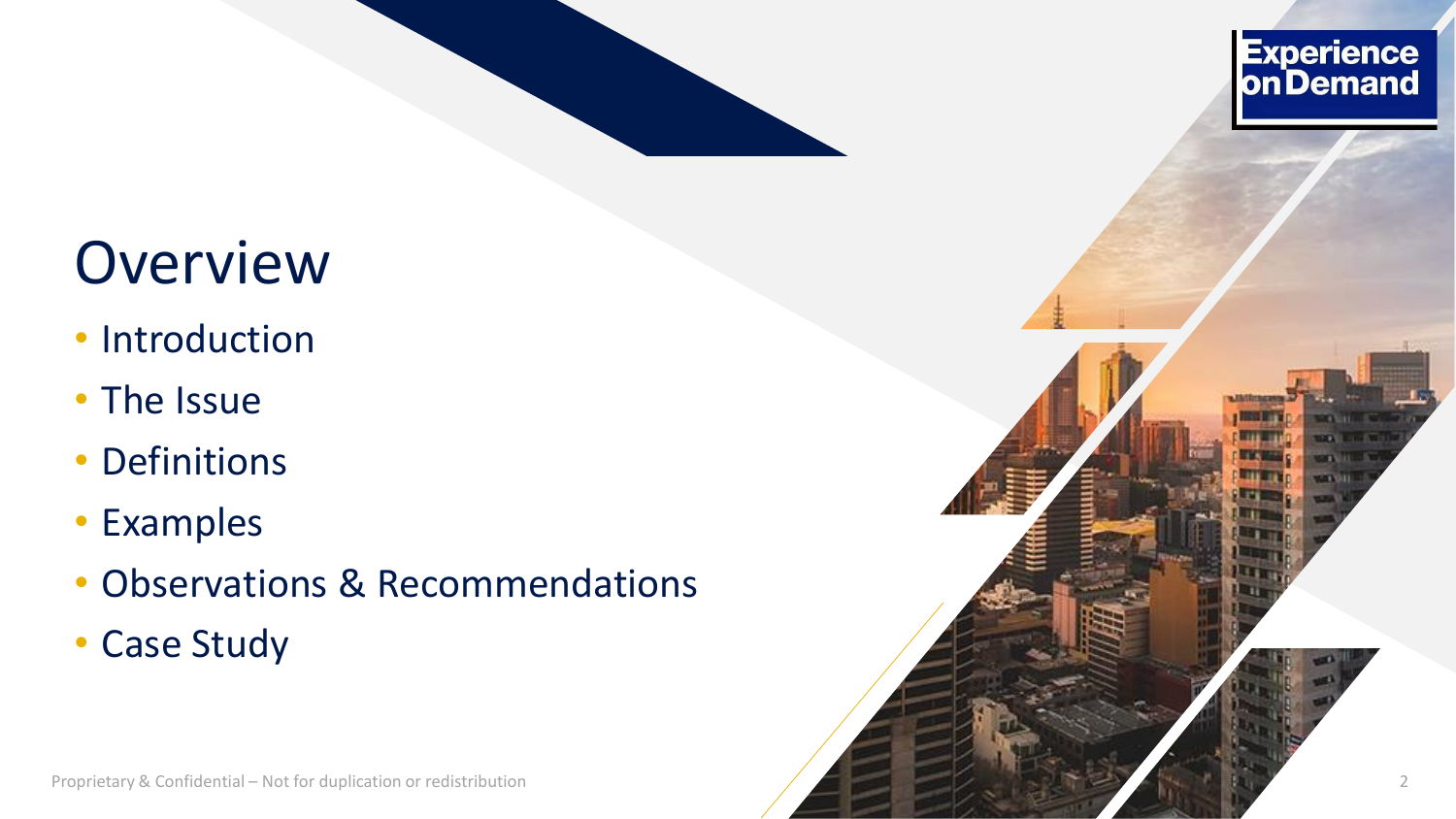

#### **Introduction**

Proprietary & Confidential – Not for duplication or redistribution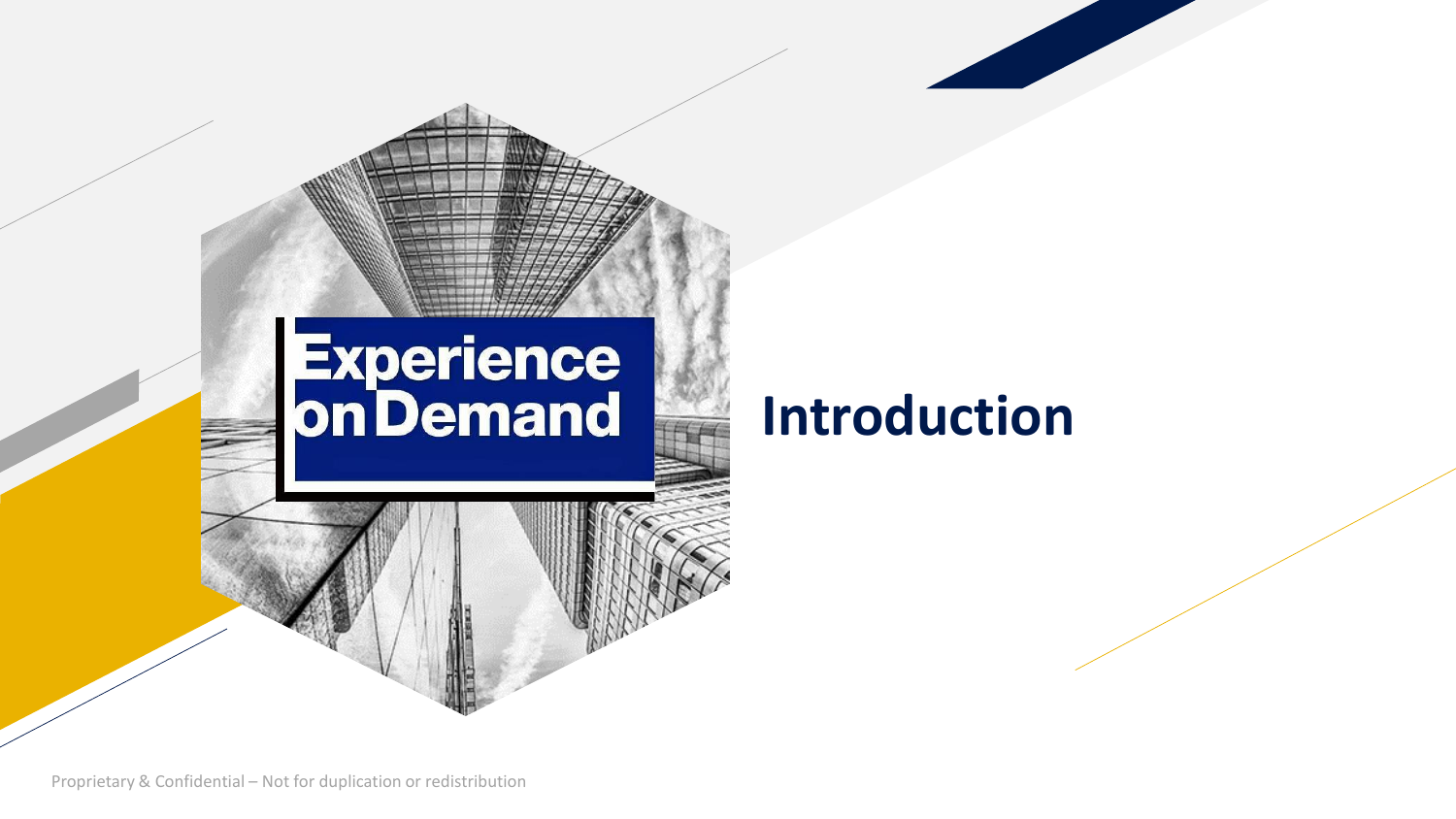#### **Experience** on Demand

## **Experience on Demand**

#### People · Process · Results

- Formed in 2008, based in Chesterfield, Missouri
- Currently 17 persons, including 7 Senior Partners who own the firm
- Successfully served over 200 clients
- Broad experience *across* multiple industries
- Deep technical expertise *within* multiple industries

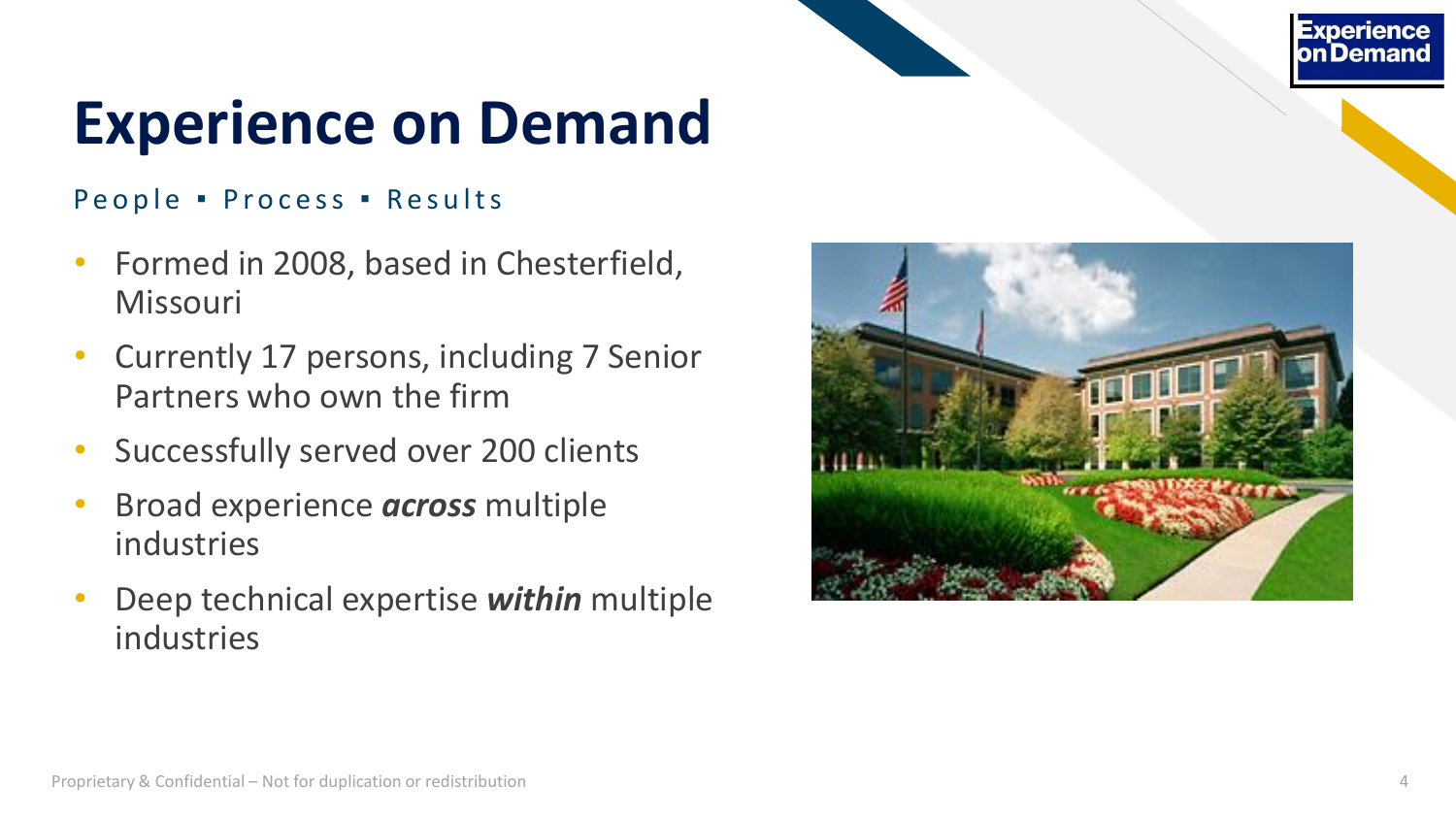

## **Experience on Demand**

People · Process · Results

#### **Mission**

- Experience on Demand provides comprehensive services to help our clients tackle today's problems and achieve tomorrow's opportunities.
- We partner with our clients, "roll up our sleeves," and focus on results.

#### **Distinctives**

- Our Partners are "hands on" experts, highly skilled in performing technical work
- We pride ourselves in exceedingly responsive customer service
- We are highly flexible in designing work scope and pricing structures to meet our clients' exact needs
- We continuously strive to maximize net value delivered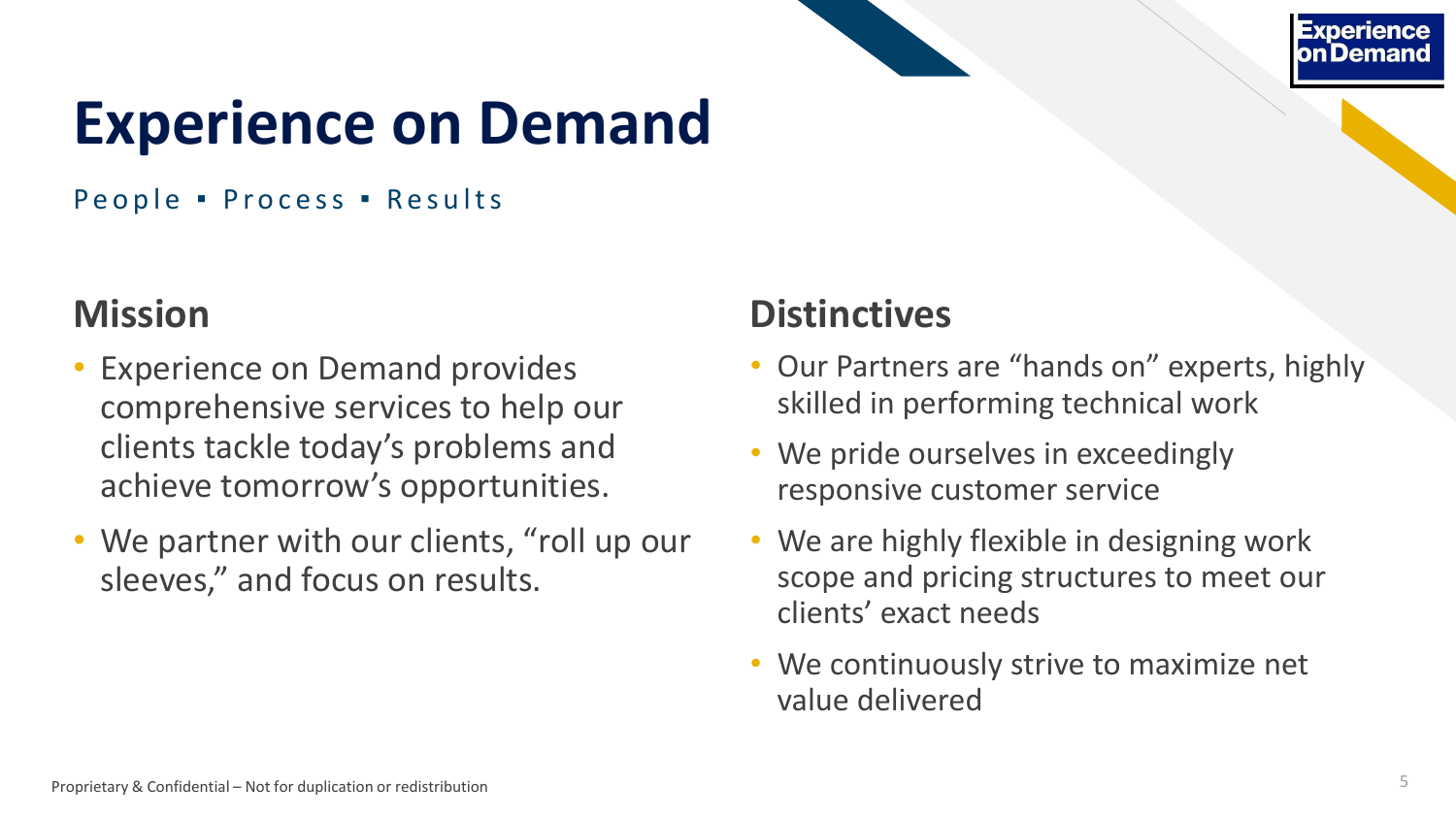#### **Experience** on Demand

# **Professional Background**

- Senior Partner, Experience on Demand Energy & Utilities Practice Leader
- 33 Years consulting and industry experience
	- Completed over 100 projects across all forms of electric utilities in U.S. and Canada
- Deloitte & Touche, LLP
	- Director, Governance, Risk, and Regulatory Strategy
- R. W. Beck, Inc.
	- National Practice Leader Energy Risk Management
	- National Practice Leader Energy Markets Consulting
- Ameren Corporation
	- Director, Transmission Capital & Risk Management
	- Supervising Engineer, Corporate Planning
	- Multiple other roles
- BS Nuclear Engineering
- MBA with honors
- Executive Education  $-$  The Wharton School

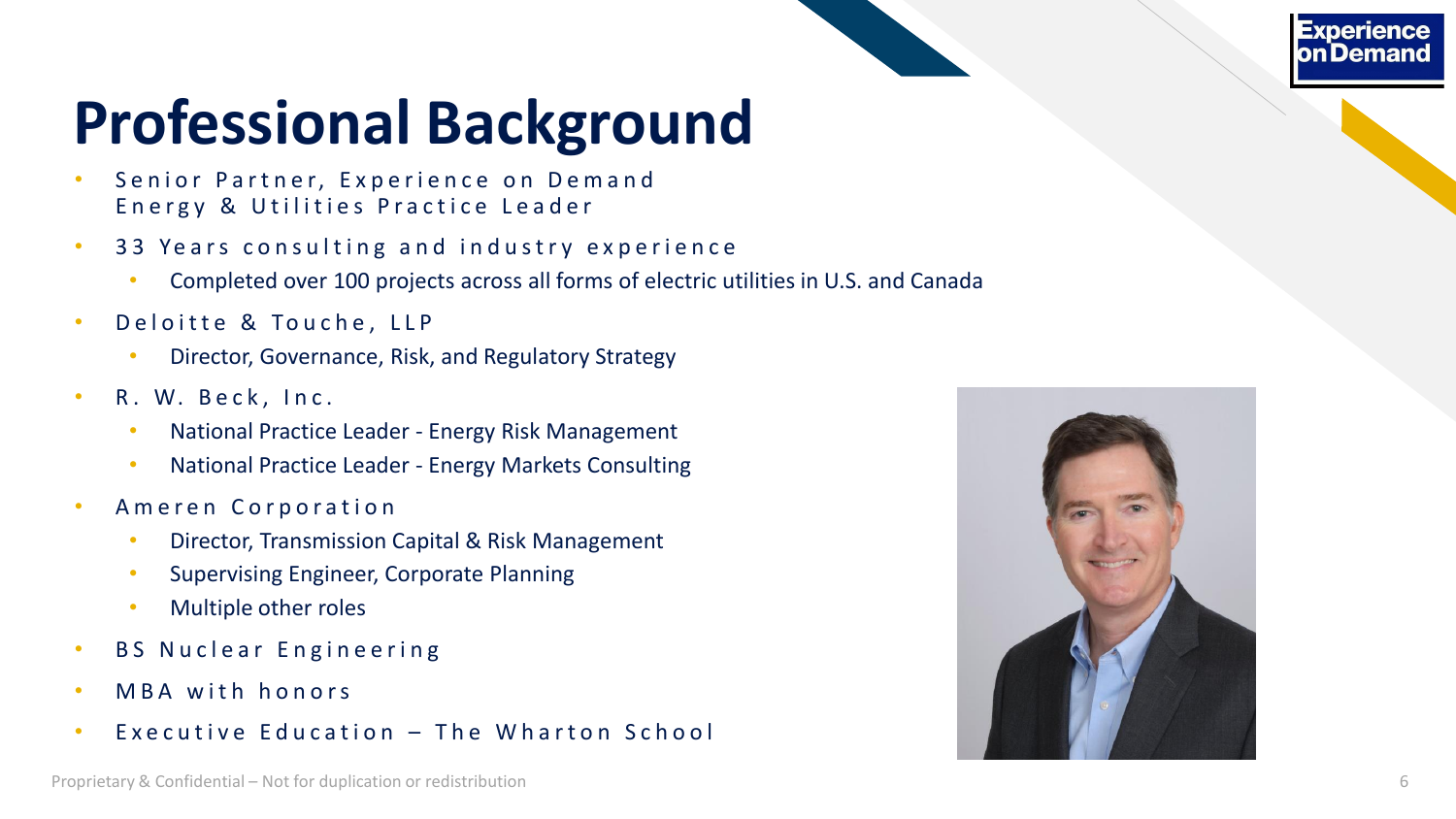#### **Career Path**



Experience<br>on Demand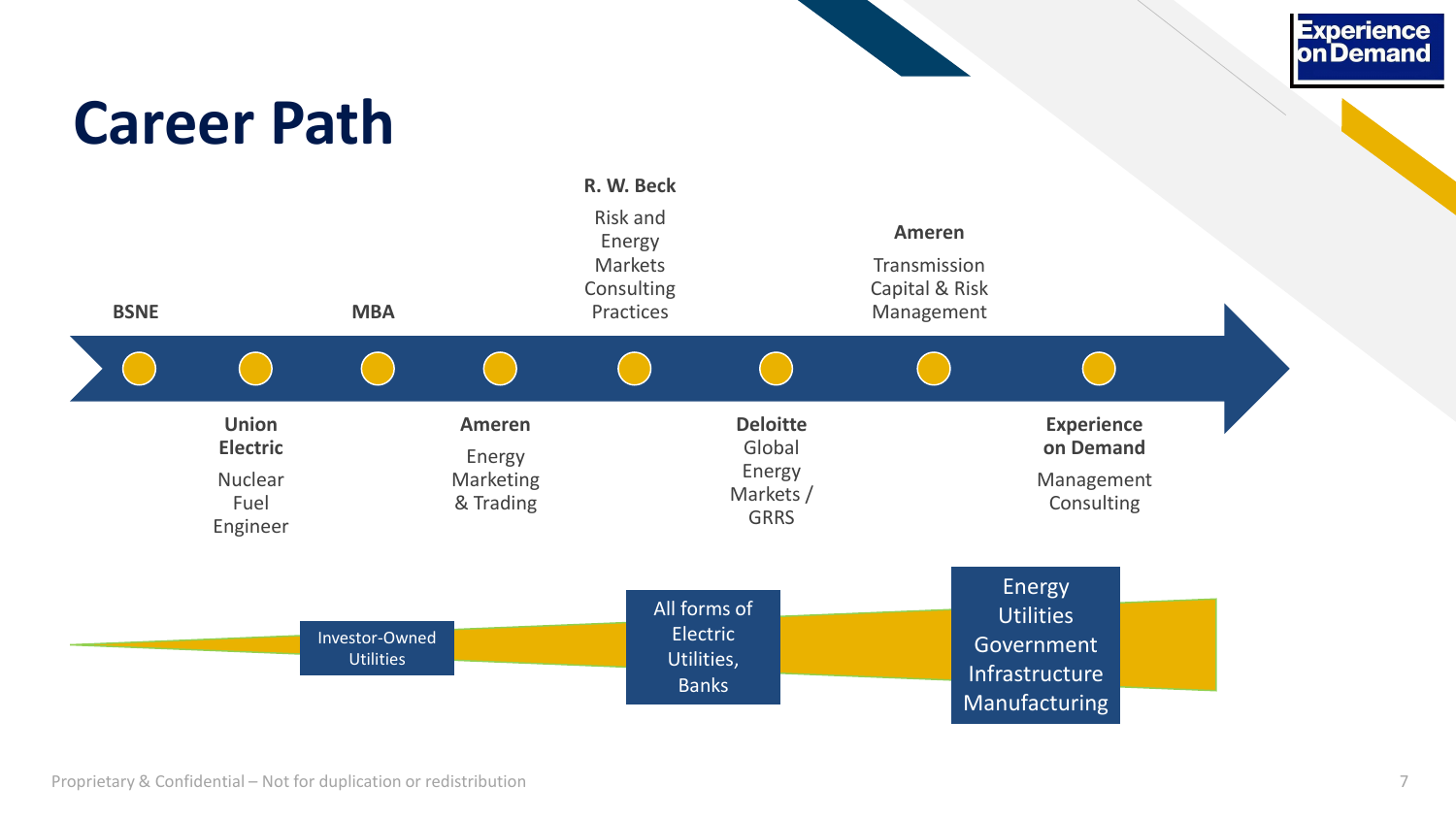

#### **The Issue**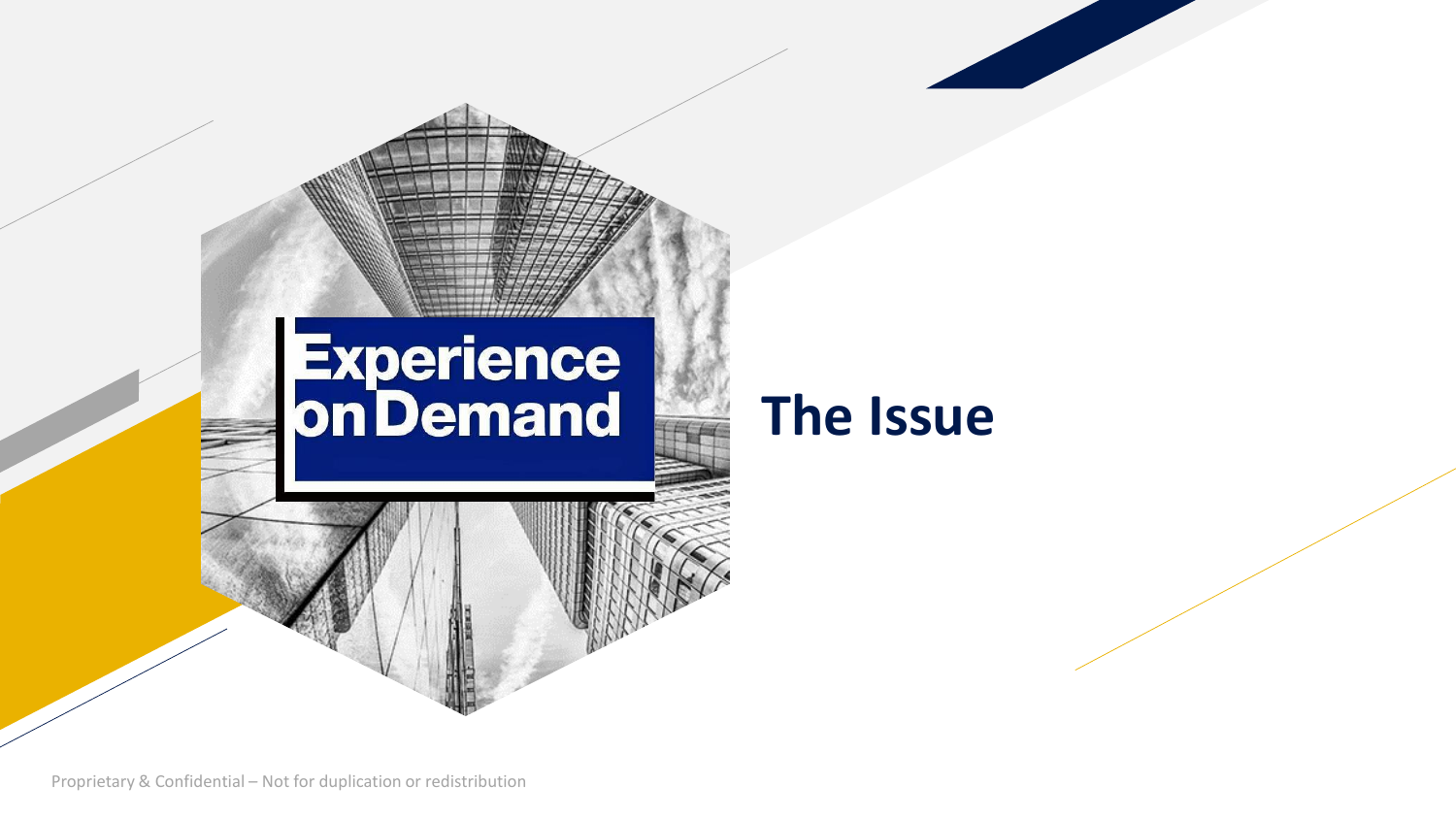#### **The Issue**

• Many organizations are resistant to Monte Carlo analysis

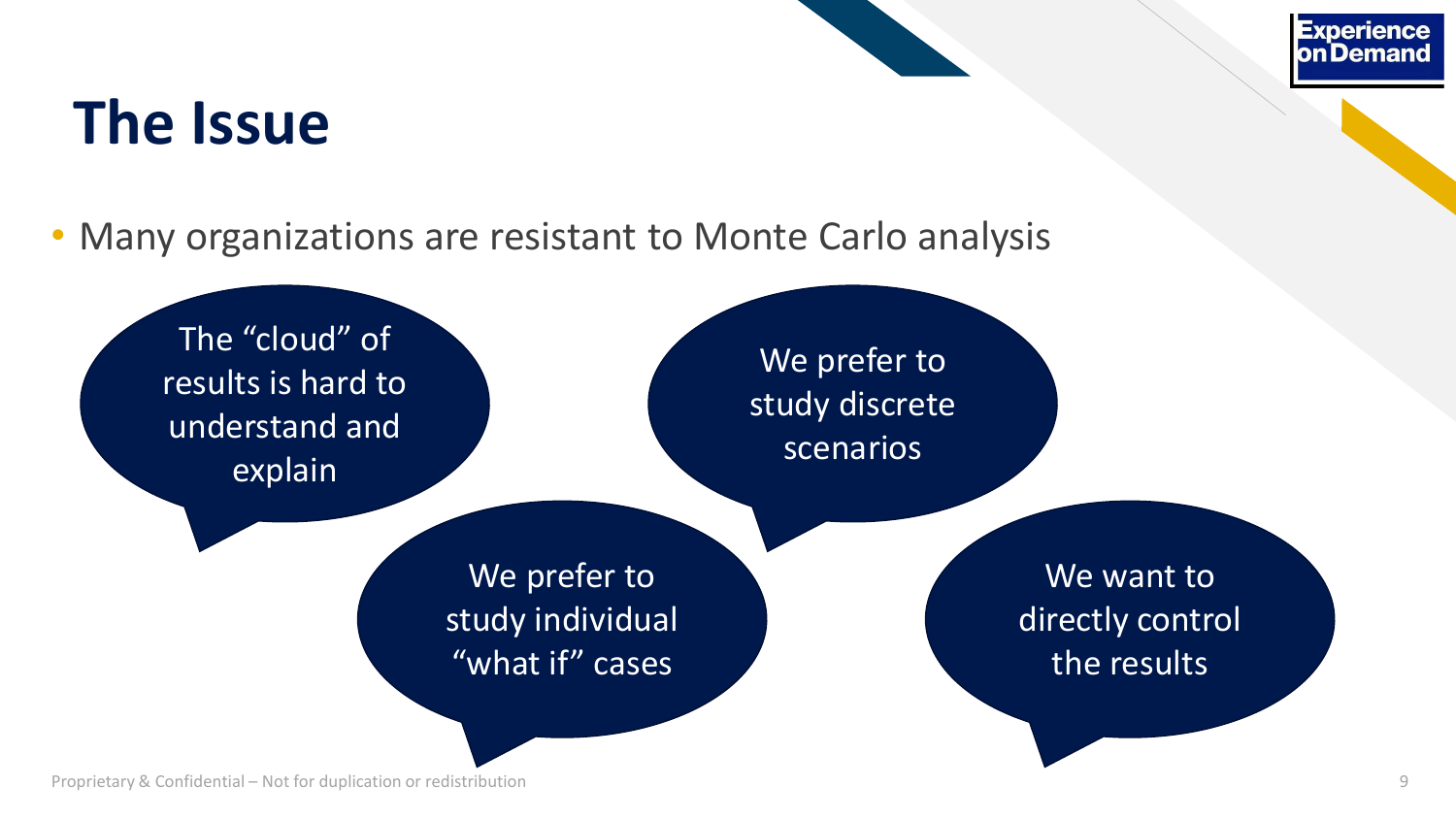## **The Issue**

• This is unfortunate because Monte Carlo not only provides more dependable expected values for most business decisions, but also provides richer and more useful sensitivity and scenario analysis capabilities

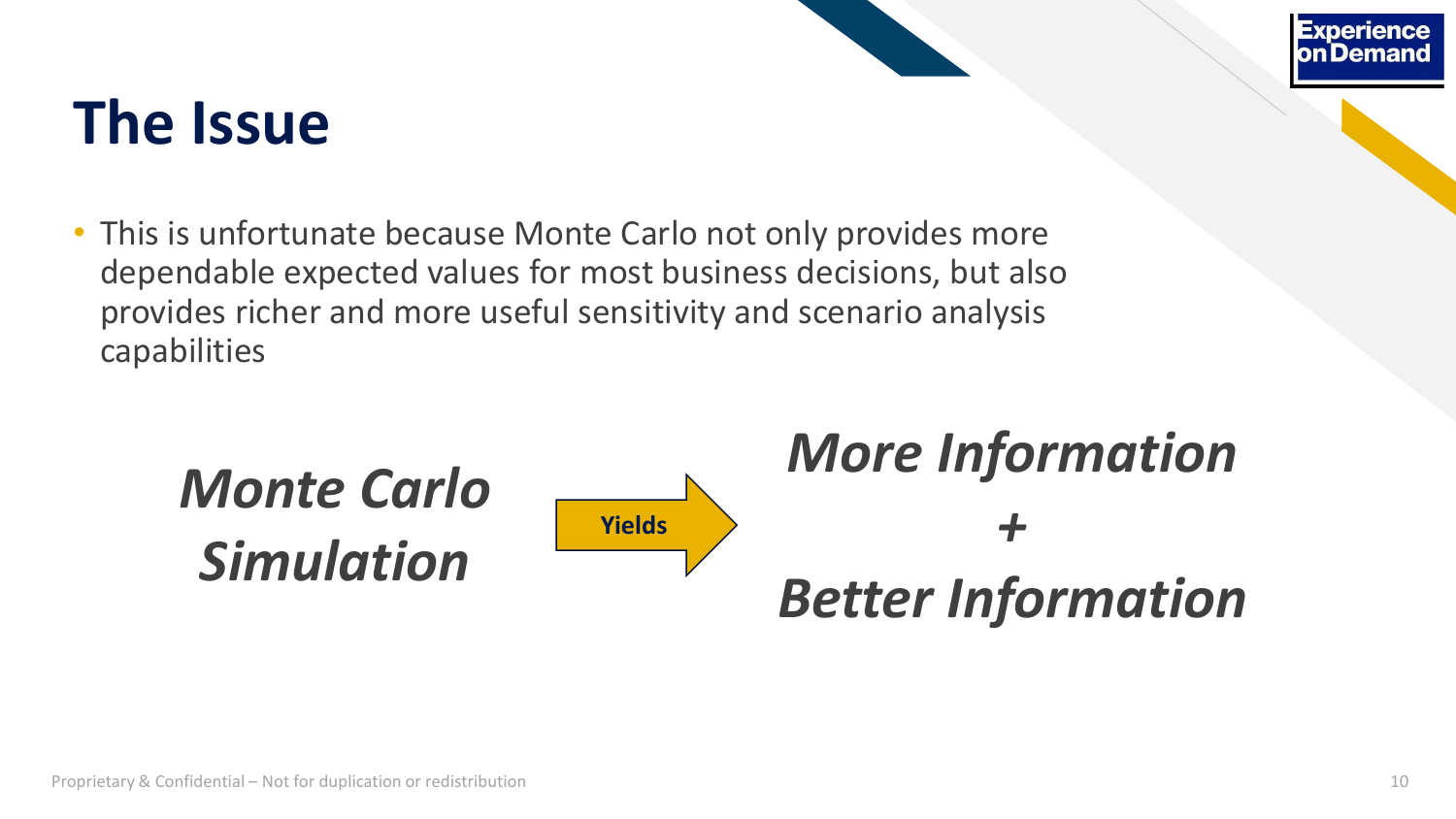

Proprietary & Confidential – Not for duplication or redistribution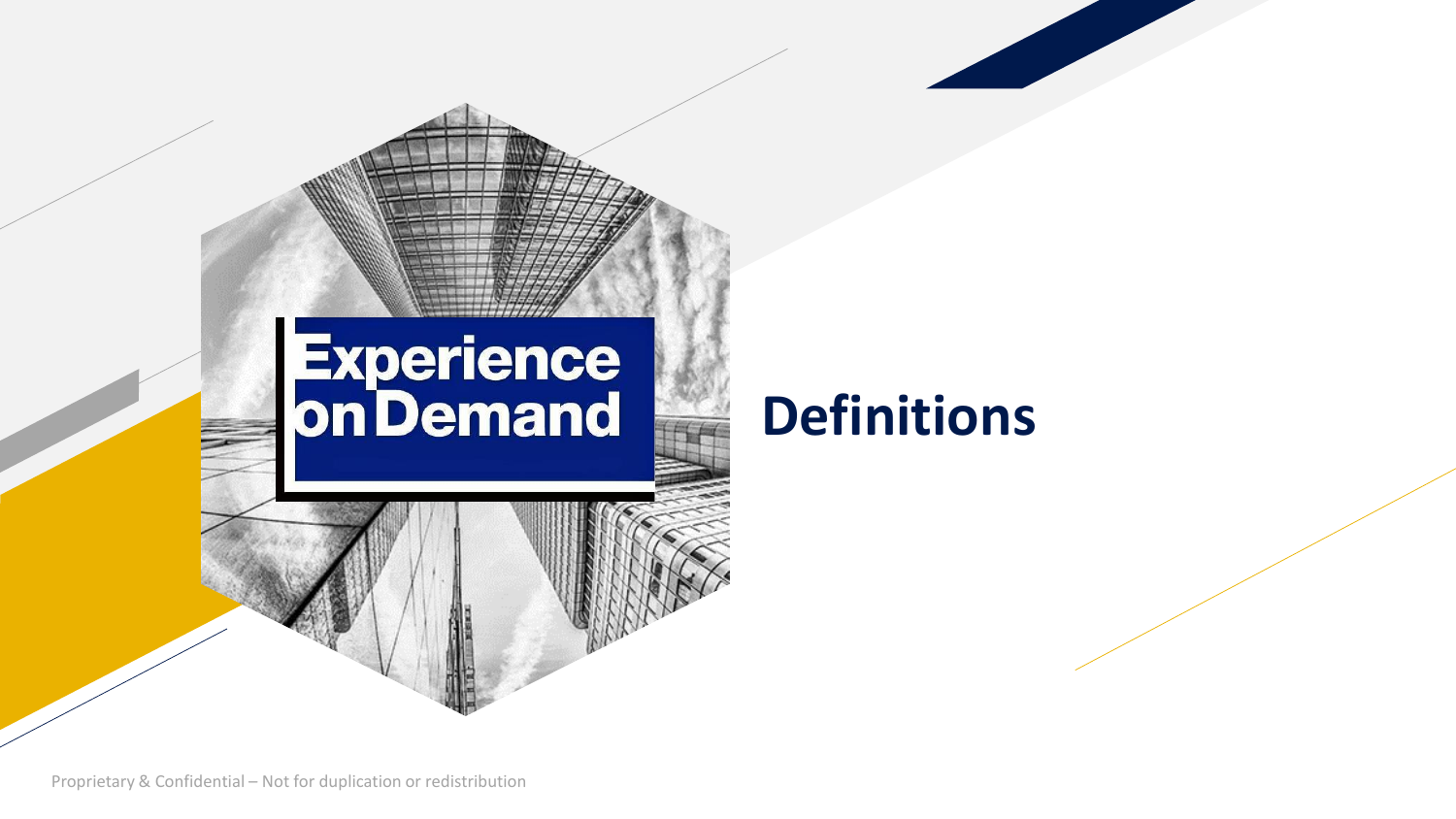• Monte Carlo Simulation

The process of running a model (such as a spreadsheet) many times in a row. Each run (iteration) uses a different set of inputs. The values used for each input conform to an assumed probability distribution and an assumed correlation with the other inputs. Results from each iteration are recorded.

|                                                                                                      | $\vert$ * This relates to what is known as $\vert$        |  |  |  |
|------------------------------------------------------------------------------------------------------|-----------------------------------------------------------|--|--|--|
| The result of the simulation is obtained by taking the same of sinequality                           |                                                           |  |  |  |
| This becomes the expected result of the model. In                                                    |                                                           |  |  |  |
| more dependable in reflecting "reality" than a singly Mathematically, $E[f(x,y)] \neq f[E(x),E(y)]/$ |                                                           |  |  |  |
| most-likely value for each input*.                                                                   |                                                           |  |  |  |
|                                                                                                      | This holds true for most (but not all) business problems. |  |  |  |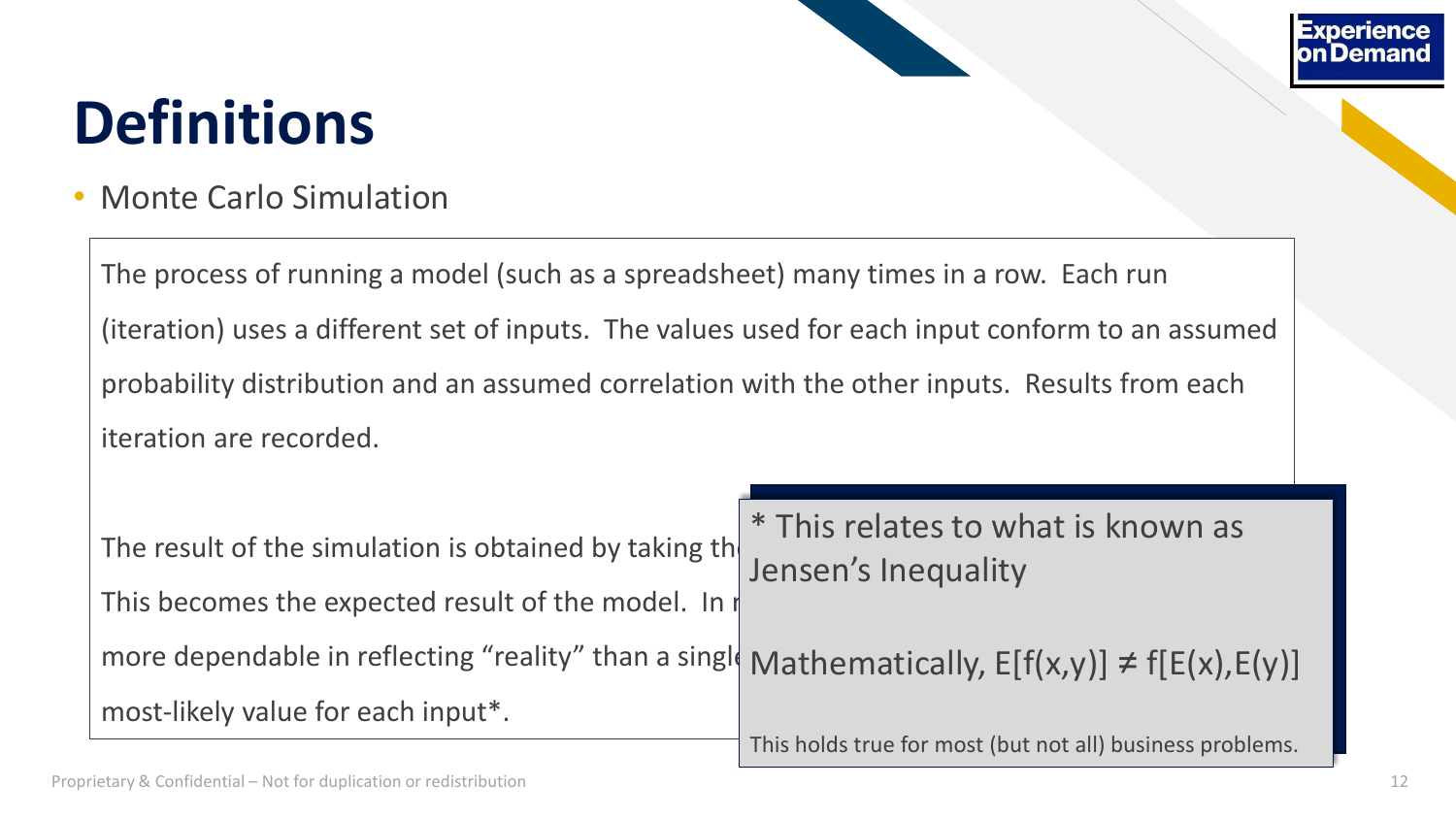

• Sensitivity Analysis

Understanding the key drivers of a model by performing "what ifs" on each input variable individually. Goal is to identify the inputs that have the largest impact on results.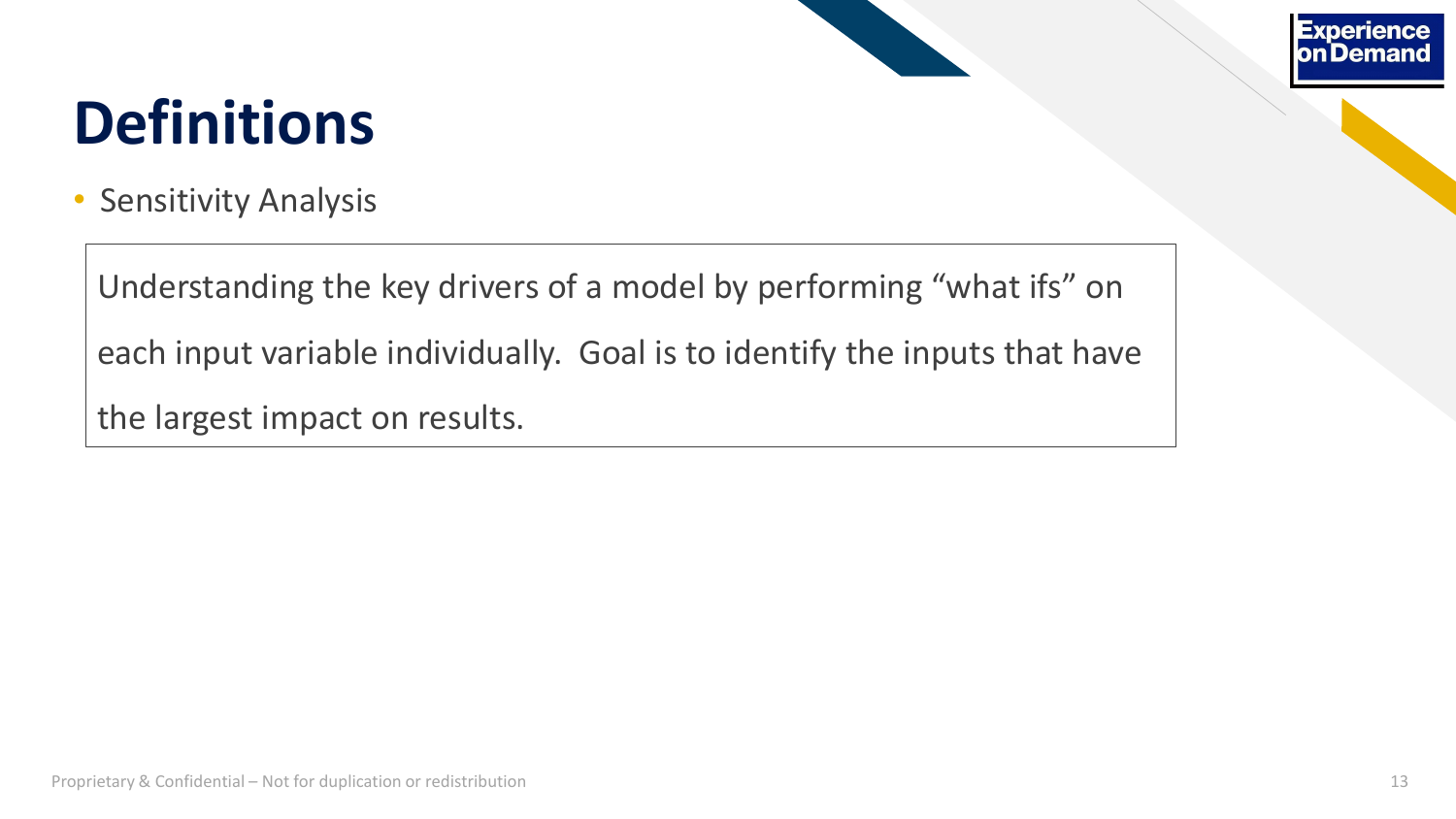

• Scenario Analysis

Understanding the behavior of a model for various combinations of inputs.

Or conversely, studying selected ranges of results to understanding the combinations of inputs leading to the selected results.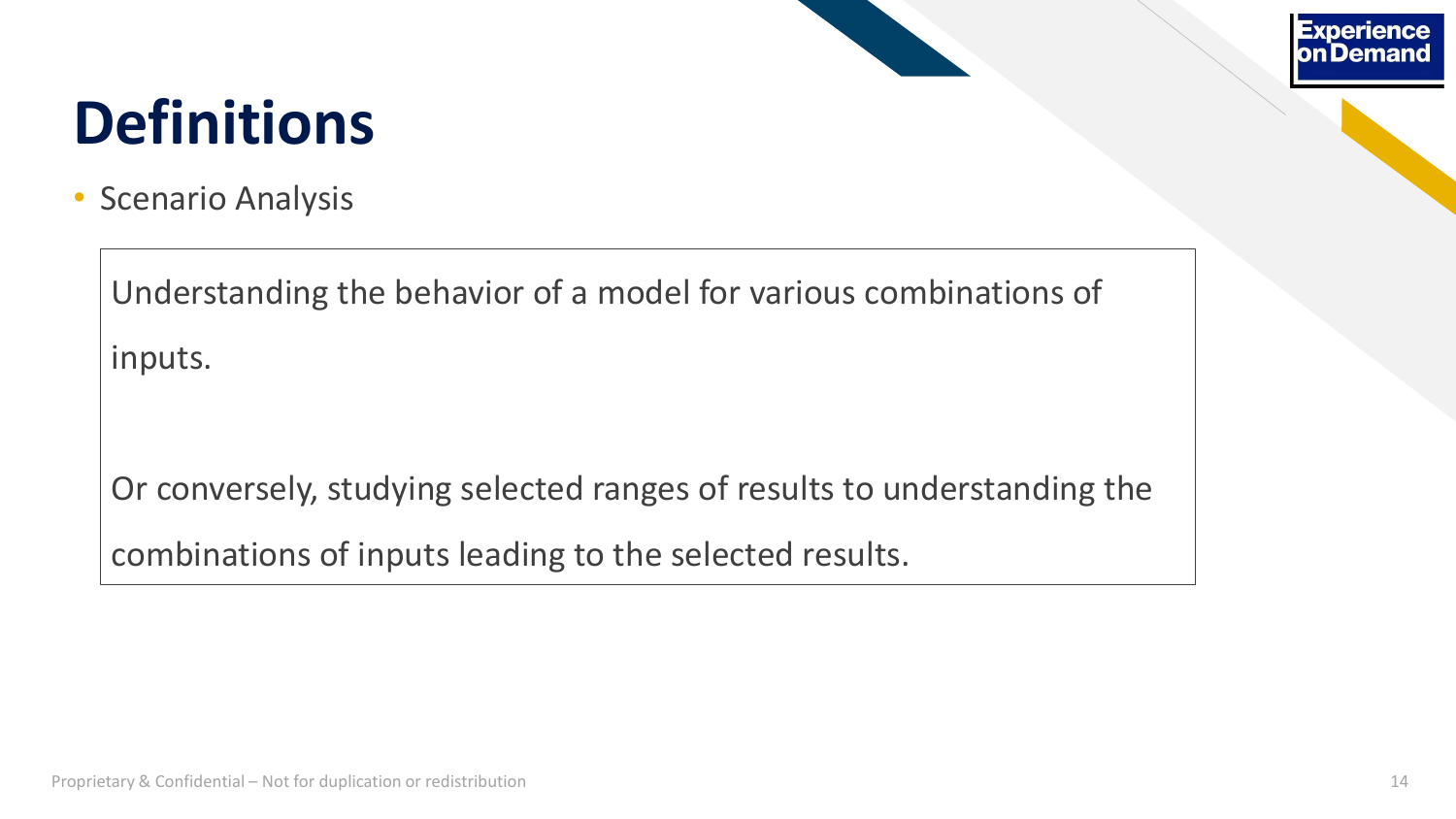

Proprietary & Confidential – Not for duplication or redistribution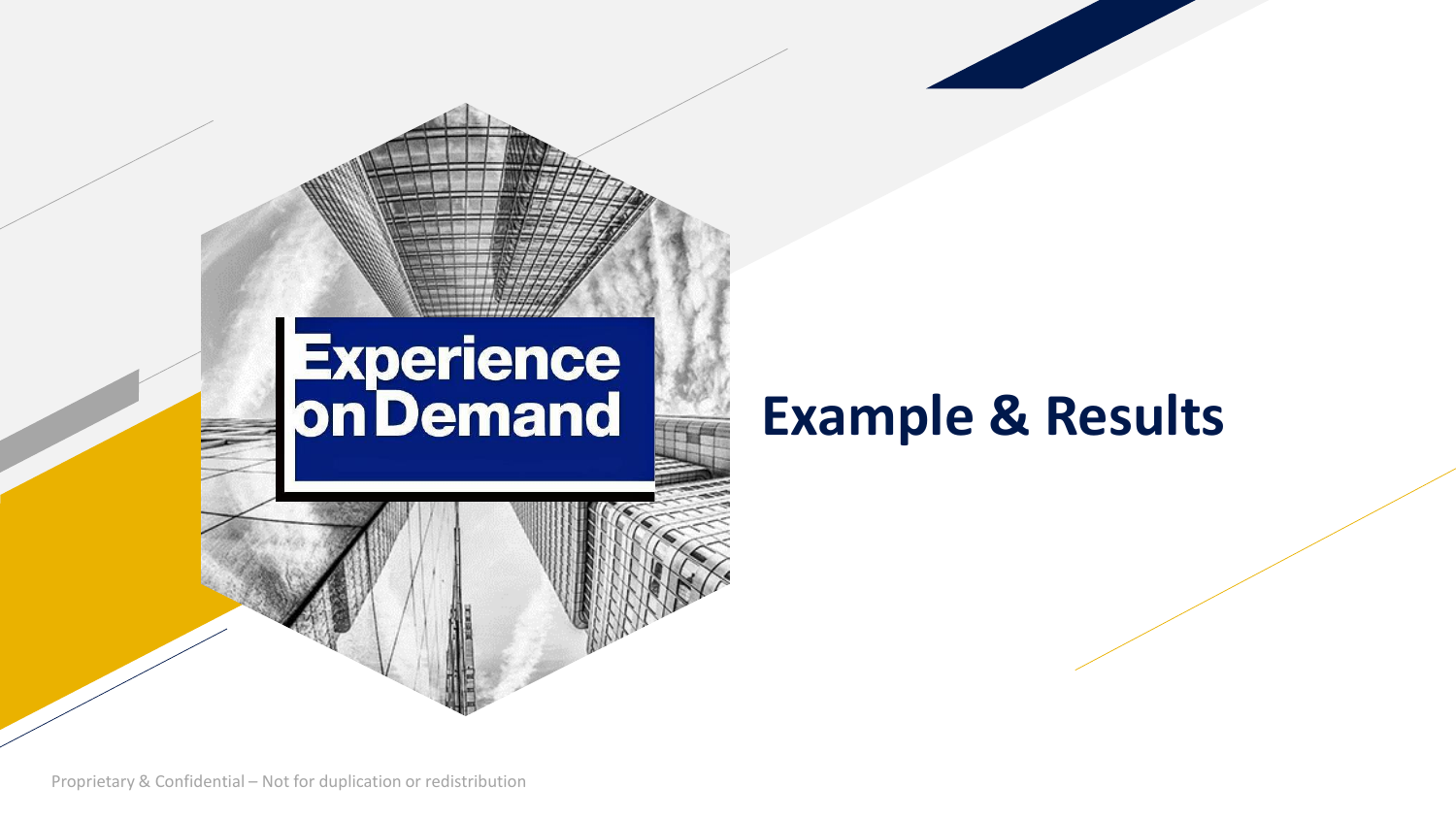**Experience** on Demand

# **Example and Results**

- Potential power plant investment
- If power price is above marginal operating cost, then plant runs and produces margin
	- Marginal cost = Fuel price x energy conversion factor + variable O&M
- However, fixed costs are always incurred

| <b>Inputs</b>                   |                      |                   |
|---------------------------------|----------------------|-------------------|
| <b>Generator Size</b>           |                      | 500 MW            |
| <b>Heat Rate</b>                |                      | 7.0 MMBtu/MWhr    |
| Variable O&M                    |                      | $2.00$ \$/MWh     |
| Availability                    | 90%                  |                   |
| <b>Fixed Monthly Cost</b>       | \$2,500,000 \$/Month |                   |
| <b>Ave Fuel Price</b>           |                      | $$3.00$ $$/MMBtu$ |
| <b>Fuel Price Volatility</b>    | 20%                  |                   |
| <b>Ave Power Price</b>          |                      | 30.00 \$/MWhr     |
| <b>Power Price Volatility</b>   | 20%                  |                   |
| <b>Gas Forward Purchase Qty</b> |                      | MMBtu/Day         |
| <b>Power Forward Sale Qty</b>   |                      | MWhr/Hr           |
| Days in Period                  | 31                   |                   |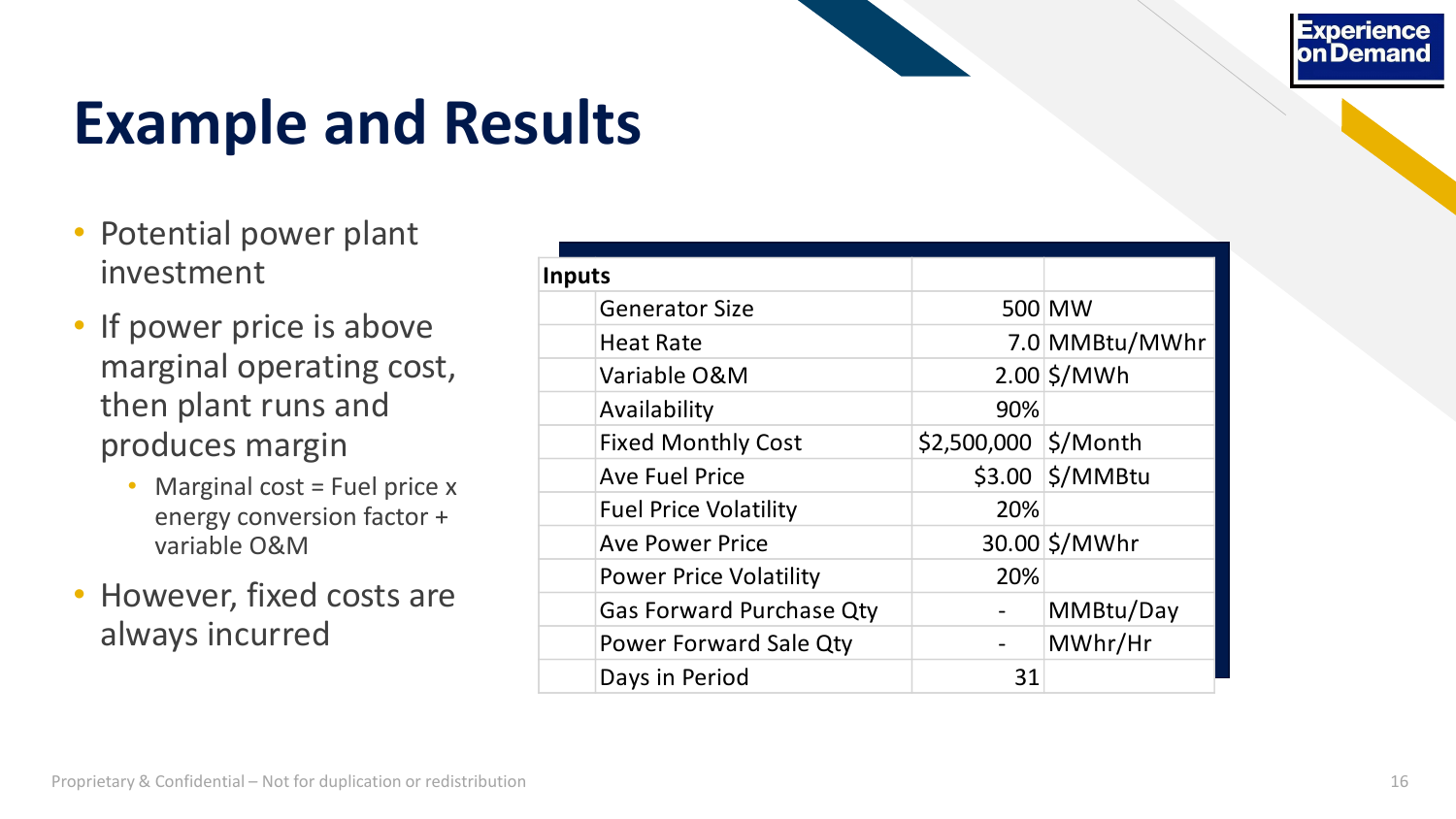

Model in Action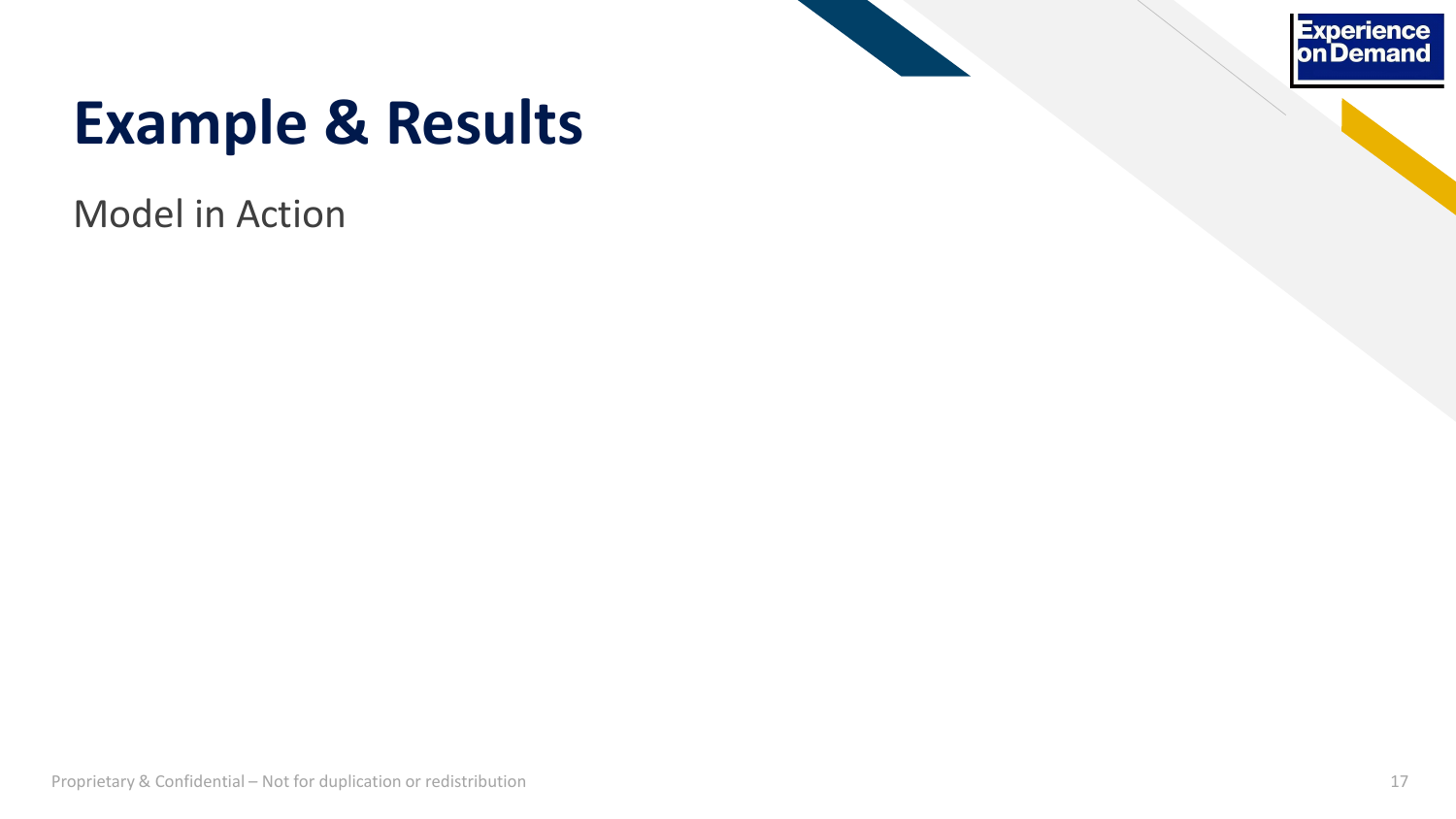#### **Experience on Demand**

#### **Example & Results**

- Initial Expected Values
- - **Daily Profit** \$  $(5,045)$
- Standard approach Monte Carlo using @Risk
	- Mean Daily Profit \$ 1,261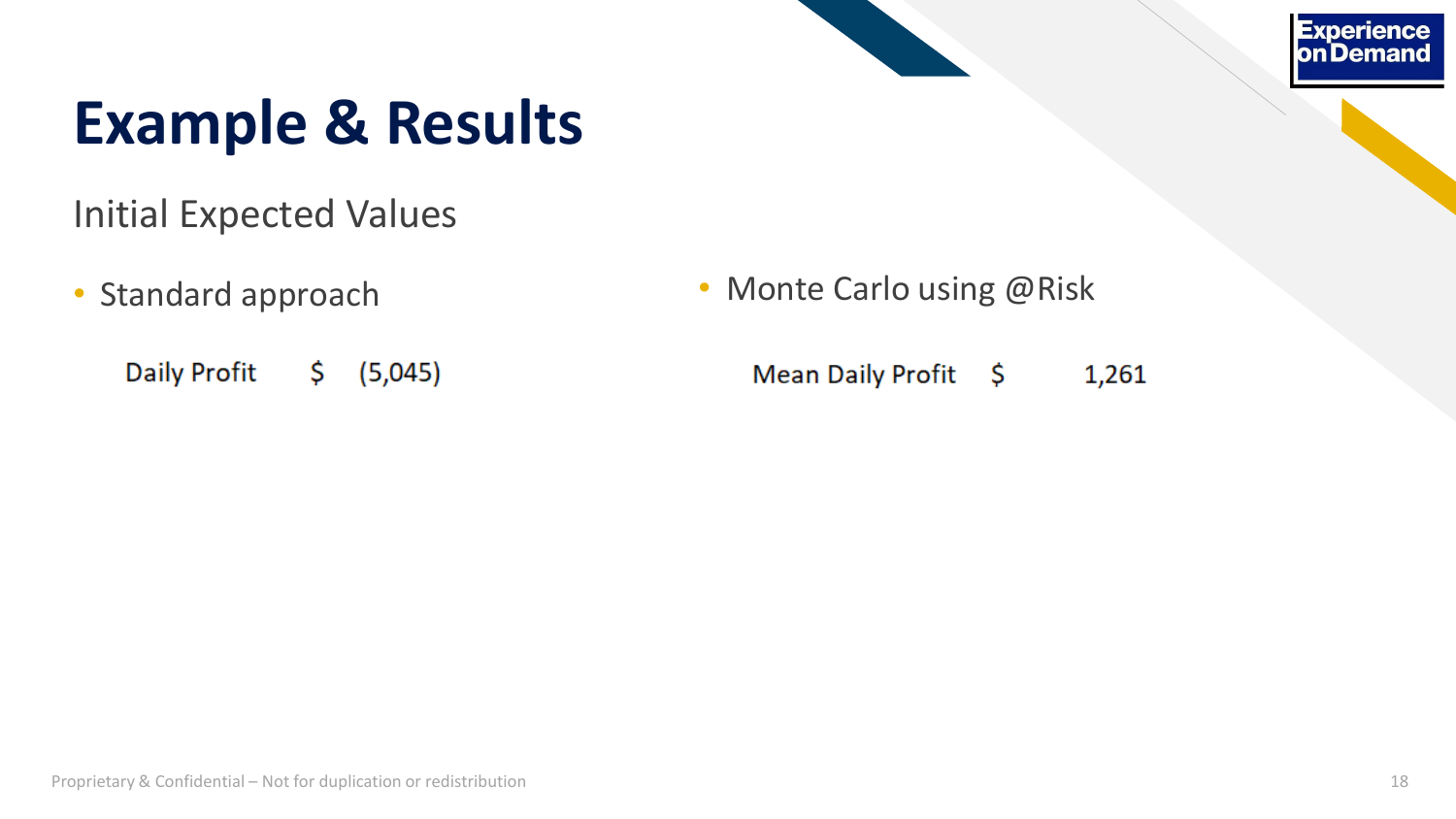#### Richness of Information

**Daily Profit**  $(5,045)$ \$.

• Standard approach • Monte Carlo using @Risk

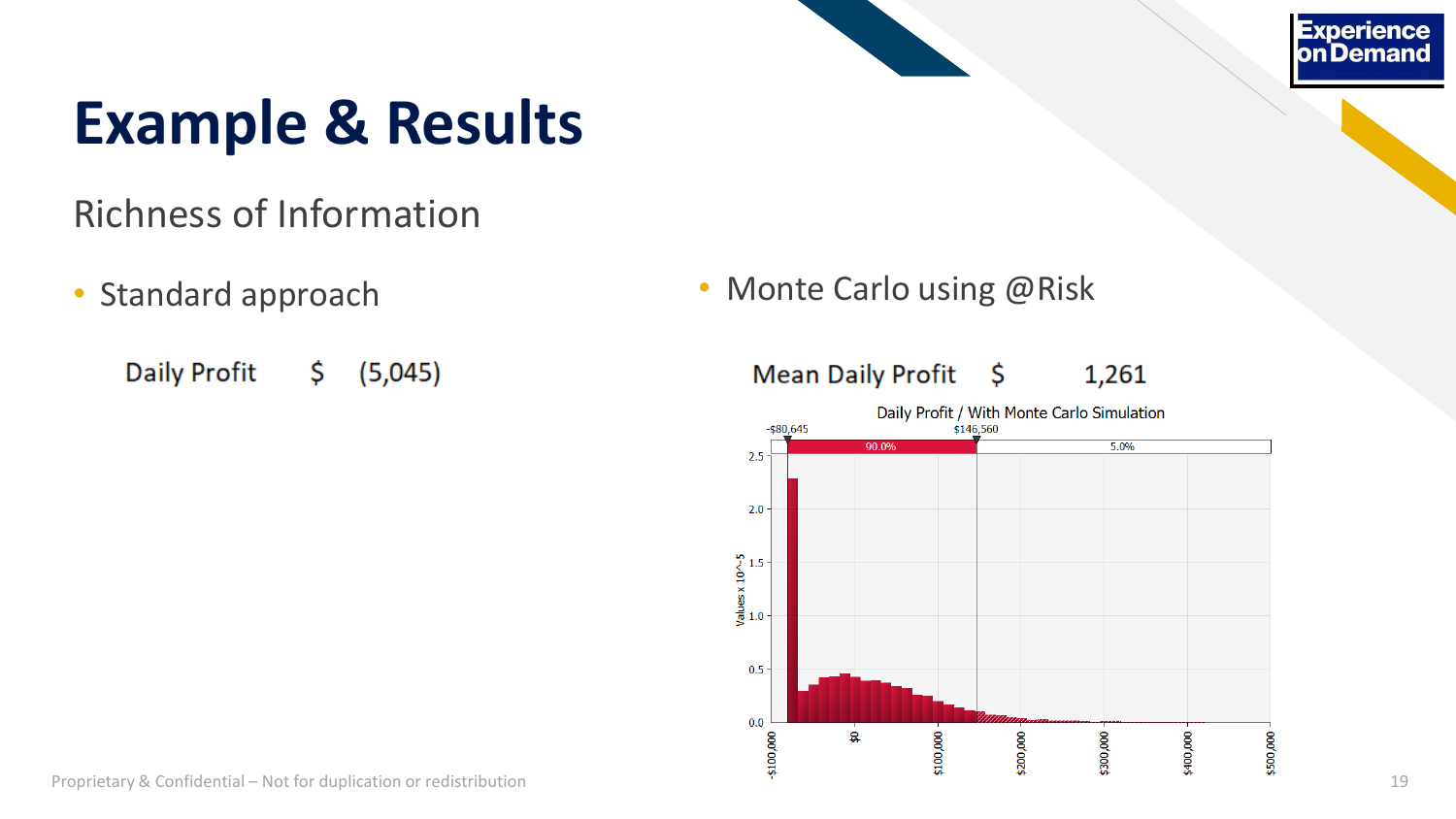#### Sensitivity Analysis



#### • Standard approach • Monte Carlo using @Risk

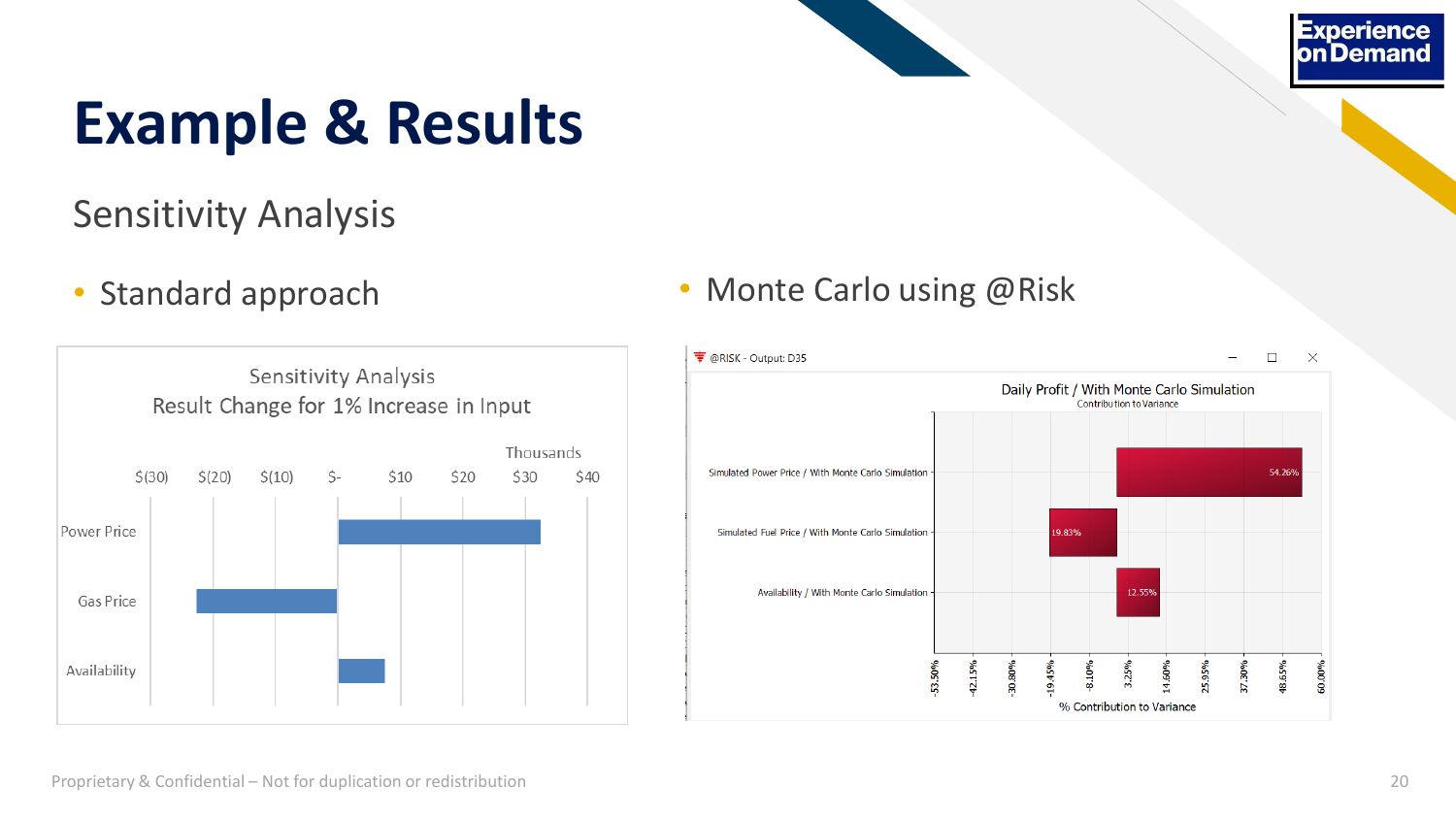#### Scenario Analysis

| <b>Scenario States</b> |                  |                         | <b>Scenario Input Values</b> |                |      |                                                               |  |
|------------------------|------------------|-------------------------|------------------------------|----------------|------|---------------------------------------------------------------|--|
| Scenario Power Price   | <b>Gas Price</b> |                         |                              |                |      | Availability Power Pric Gas Price Availabilit Scenario Result |  |
| 1 Most Likely          |                  | Most Likely Most Likely | 30                           | 3              | 0.9  | $-5045.16129$                                                 |  |
| 2 Most Likely          | Most Likely High |                         | 30                           | 3              | 0.95 | $-845.1612903$                                                |  |
| 3 Most Likely          | Most Likely Low  |                         | 30                           | 3              | 0.5  | $-38645.16129$                                                |  |
| 4 Most Likely          | High             | <b>Most Likely</b>      | 30                           | 4              | 0.9  | $-80645.16129$                                                |  |
| 5 Most Likely          | High             | High                    | 30                           | 4              | 0.95 | $-80645.16129$                                                |  |
| 6 Most Likely          | High             | Low                     | 30                           | 4              | 0.5  | $-80645.16129$                                                |  |
| 7 Most Likely          | Low              | <b>Most Likely</b>      | 30                           | $\overline{2}$ | 0.9  | 70554.83871                                                   |  |
| 8 Most Likely          | Low              | High                    | 30                           | $\overline{2}$ | 0.95 | 78954.83871                                                   |  |
| 9 Most Likely          | Low              | Low                     | 30                           | $\overline{2}$ | 0.5  | 3354.83871                                                    |  |
| 10 High                |                  | Most Likely Most Likely | 50                           | 3              | 0.9  | 210954.8387                                                   |  |
| 11 High                | Most Likely High |                         | 50                           | 3              | 0.95 | 227154.8387                                                   |  |
| 12 High                | Most Likely Low  |                         | 50                           | 3              | 0.5  | 81354.83871                                                   |  |
| 13 High                | High             | <b>Most Likely</b>      | 50                           | 4              | 0.9  | 135354.8387                                                   |  |
| 14 High                | High             | High                    | 50                           | 4              | 0.95 | 147354.8387                                                   |  |
| 15 High                | High             | Low                     | 50                           | 4              | 0.5  | 39354.83871                                                   |  |
| 16 High                | Low              | <b>Most Likely</b>      | 50                           | 2              | 0.9  | 286554.8387                                                   |  |
| 17 High                | Low              | High                    | 50                           | 2              | 0.95 | 306954.8387                                                   |  |
| 18 High                | Low              | Low                     | 50                           | $\overline{2}$ | 0.5  | 123354.8387                                                   |  |
| 19 Low                 |                  | Most Likely Most Likely | 20                           | 3              | 0.9  | $-80645.16129$                                                |  |
| 20 Low                 | Most Likely High |                         | 20                           | 3              | 0.95 | $-80645.16129$                                                |  |
| 21 Low                 | Most Likely Low  |                         | 20                           | 3              | 0.5  | $-80645.16129$                                                |  |
| 22 Low                 | <b>High</b>      | <b>Most Likely</b>      | 20                           | 4              | 0.9  | $-80645.16129$                                                |  |

#### • Standard approach • Monte Carlo using @Risk

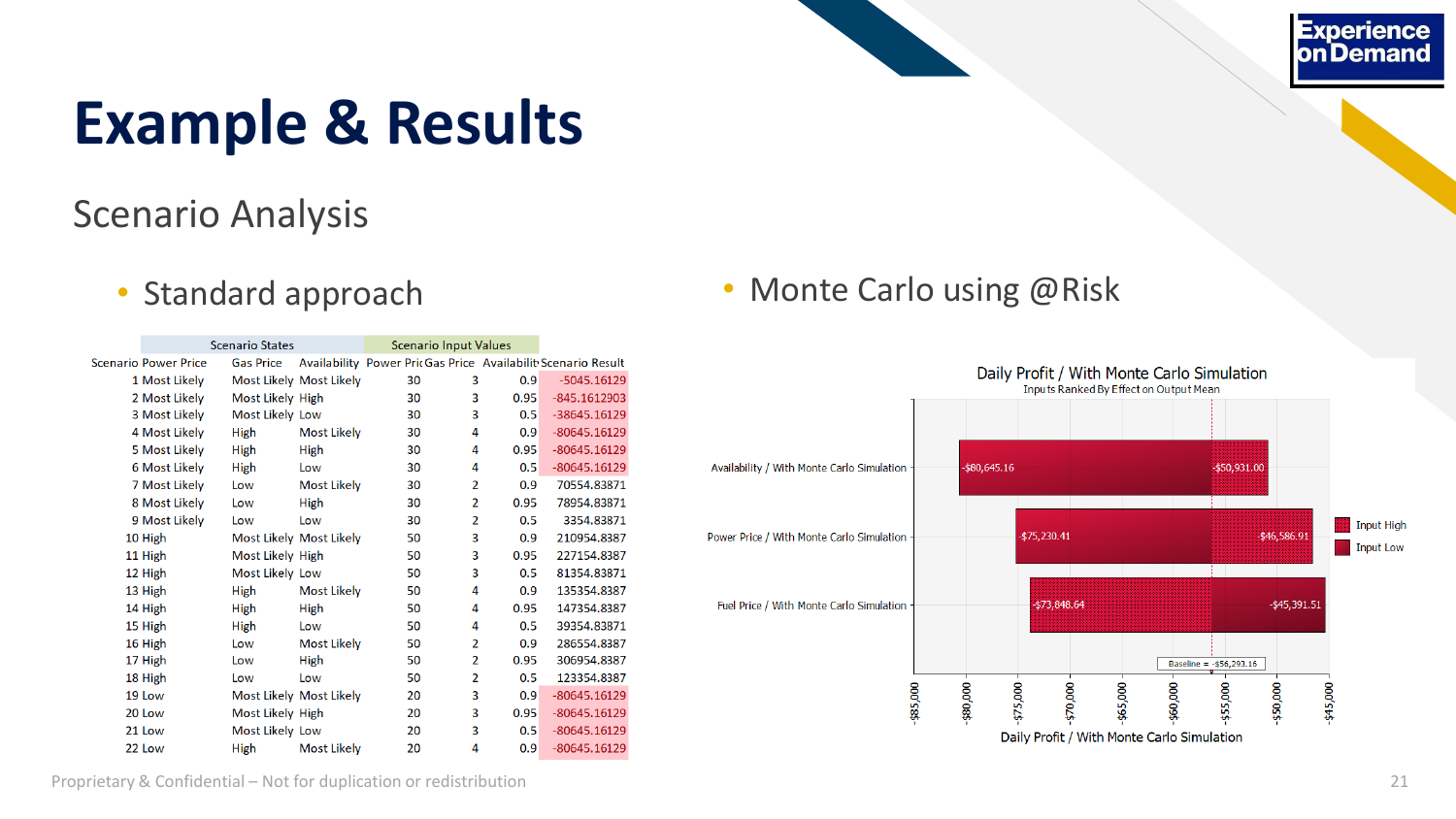## **Summary**

- Monte Carlo using @Risk
	- Dependable expected value immediately available
	- Richer information
	- Meaningful sensitivity results
	- Meaningful scenario results
	- 30 minutes + fun
- Standard approach
	- Undependable value results
	- Limited information
	- Unclear sensitivity results
	- Unclear scenario results
	- 6 hours + Tylenol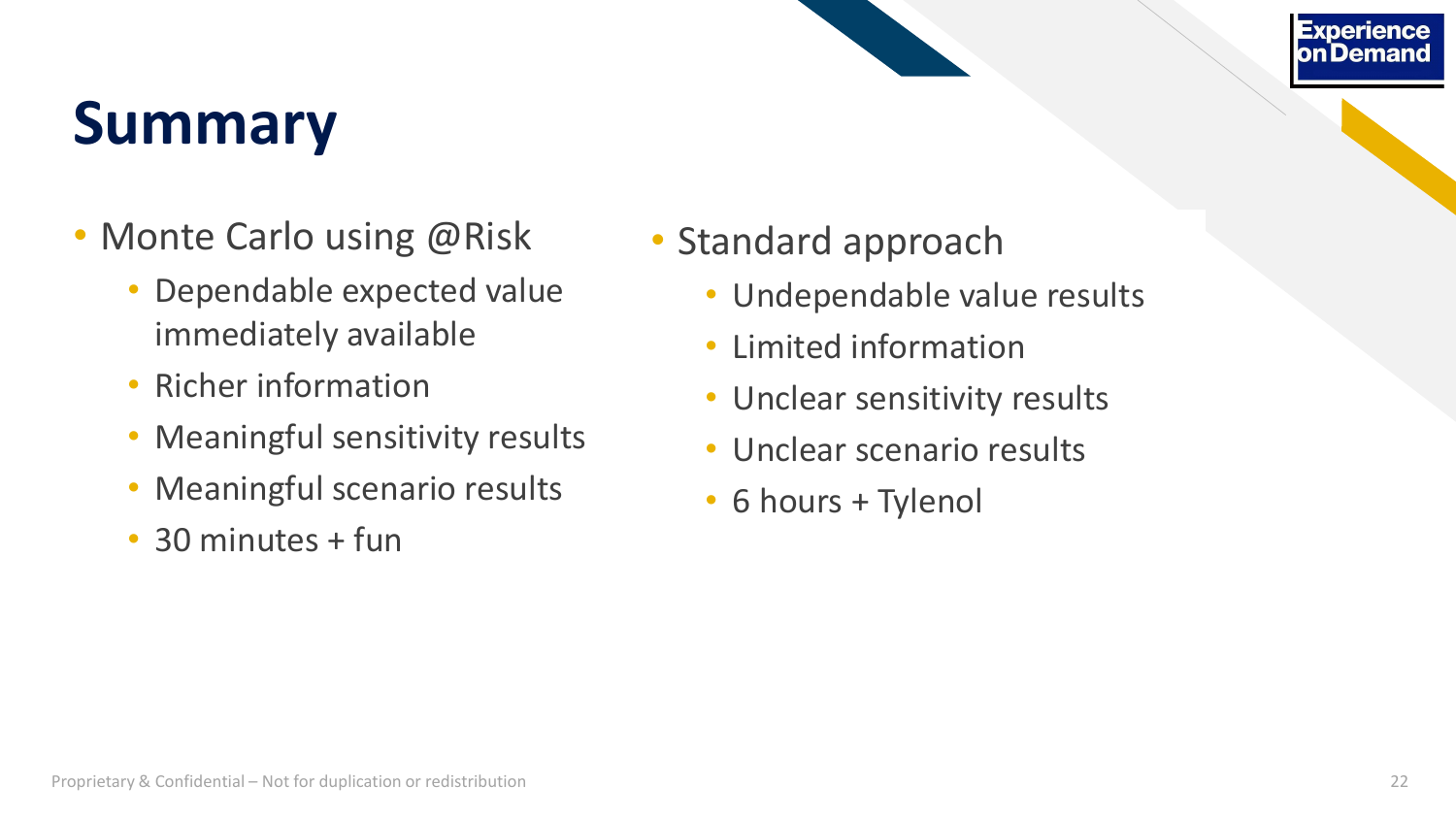# **Experience<br>On Demand**

#### **Observations & Recommendations**

Proprietary & Confidential – Not for duplication or redistribution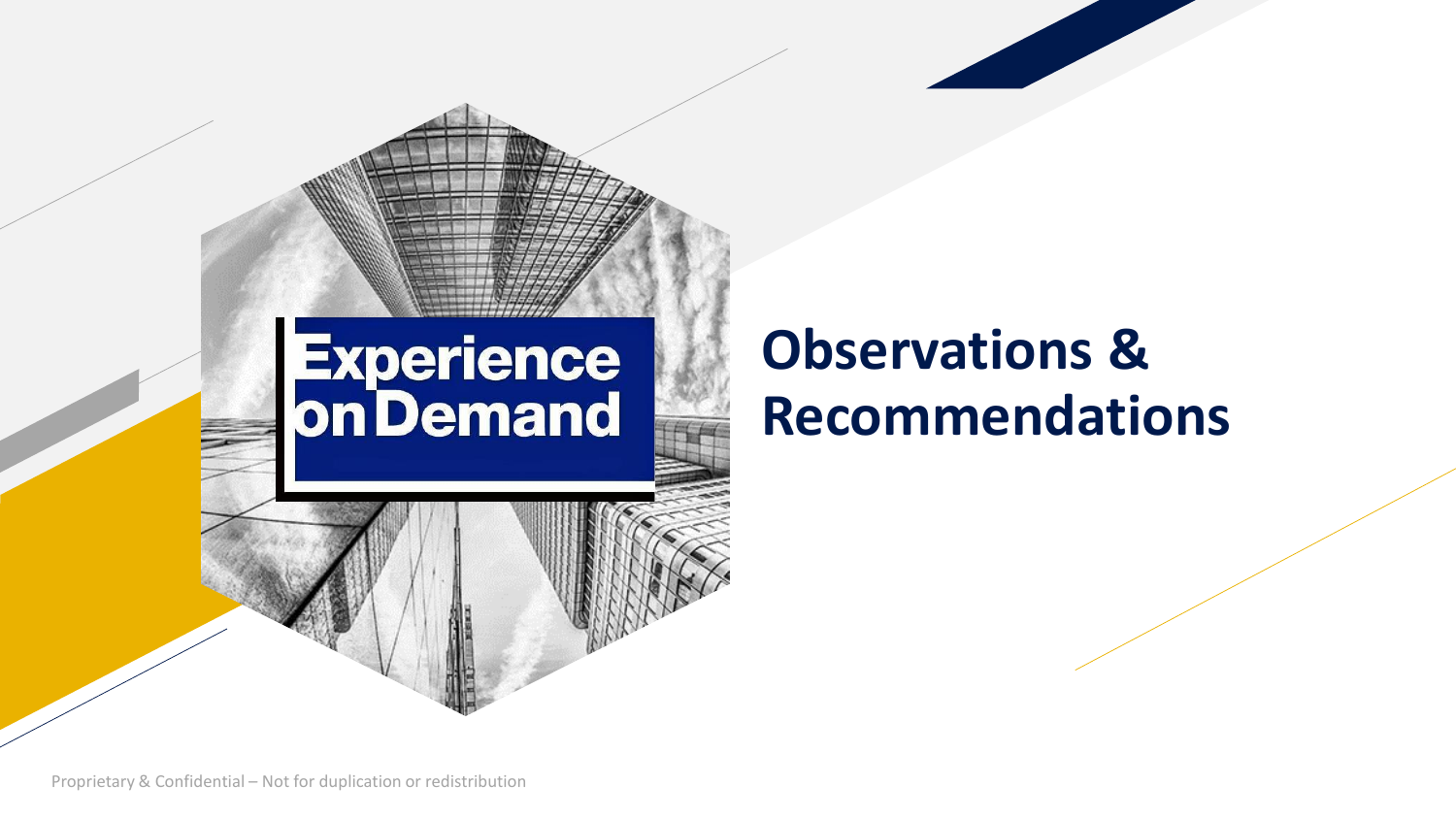#### **Observations**

- Monte Carlo analysis using Palisade @Risk
	- Provides more dependable results for decision-making
	- Is **significantly** less time-intensive for performing proper sensitivity and scenario analysis
	- Features for exploring results are very powerful, yet easy to use once you learn them
	- Even for those ingrained in standard sensitivity and scenario analysis, @Risk's benefits should be compelling

on Dem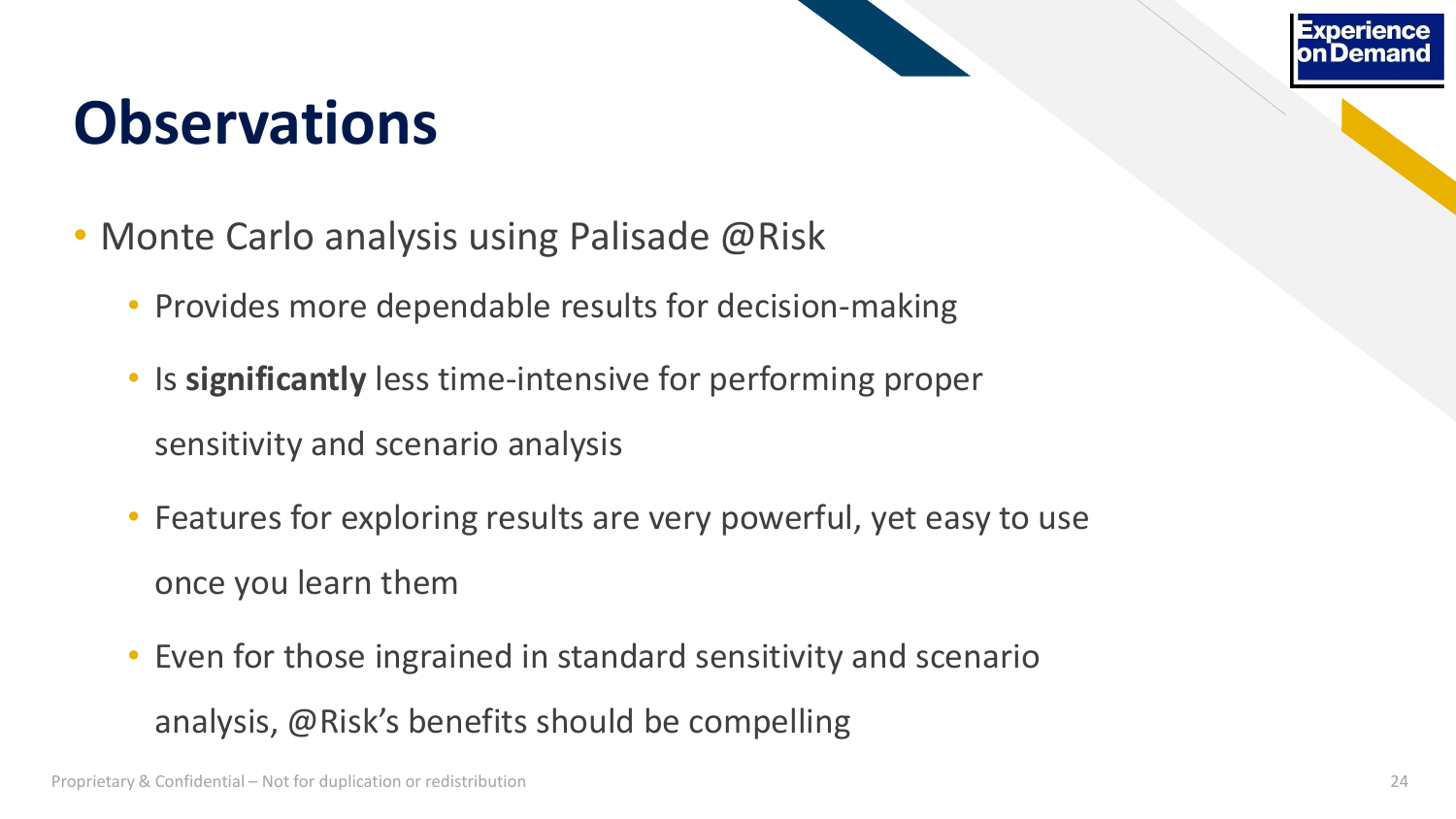#### **Recommendations**

- Take the time to explore @Risk's features, especially relating to sensitivity analysis and scenario analysis
- When dealing with skeptics...
	- Use @Risk's features to "follow the bread crumbs" to demonstrate to skeptics that @Risk is actually automating the same sensitivity and scenario analyses that are traditionally done manually

Experien on Dema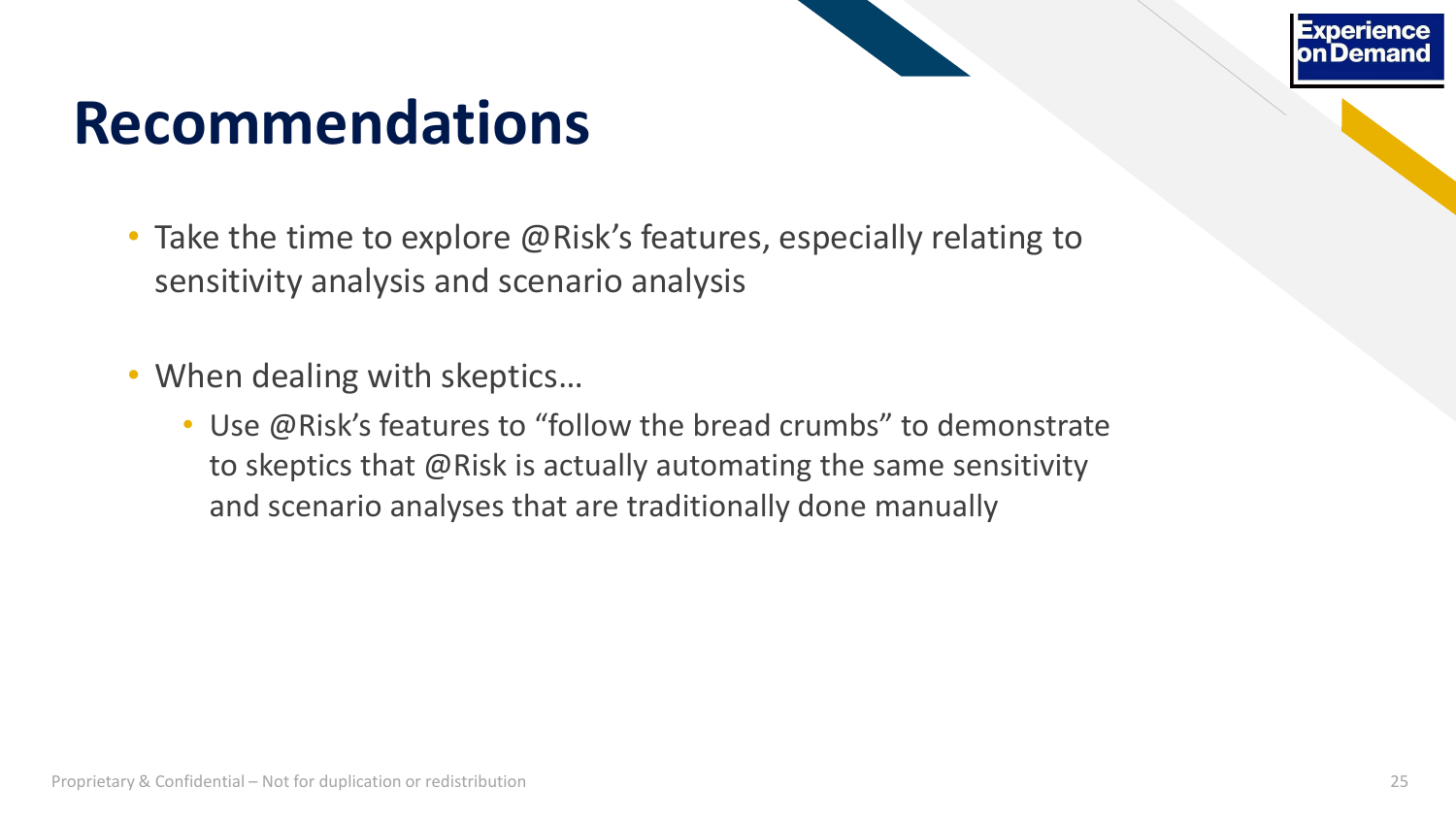

#### **Case Study**

Proprietary & Confidential – Not for duplication or redistribution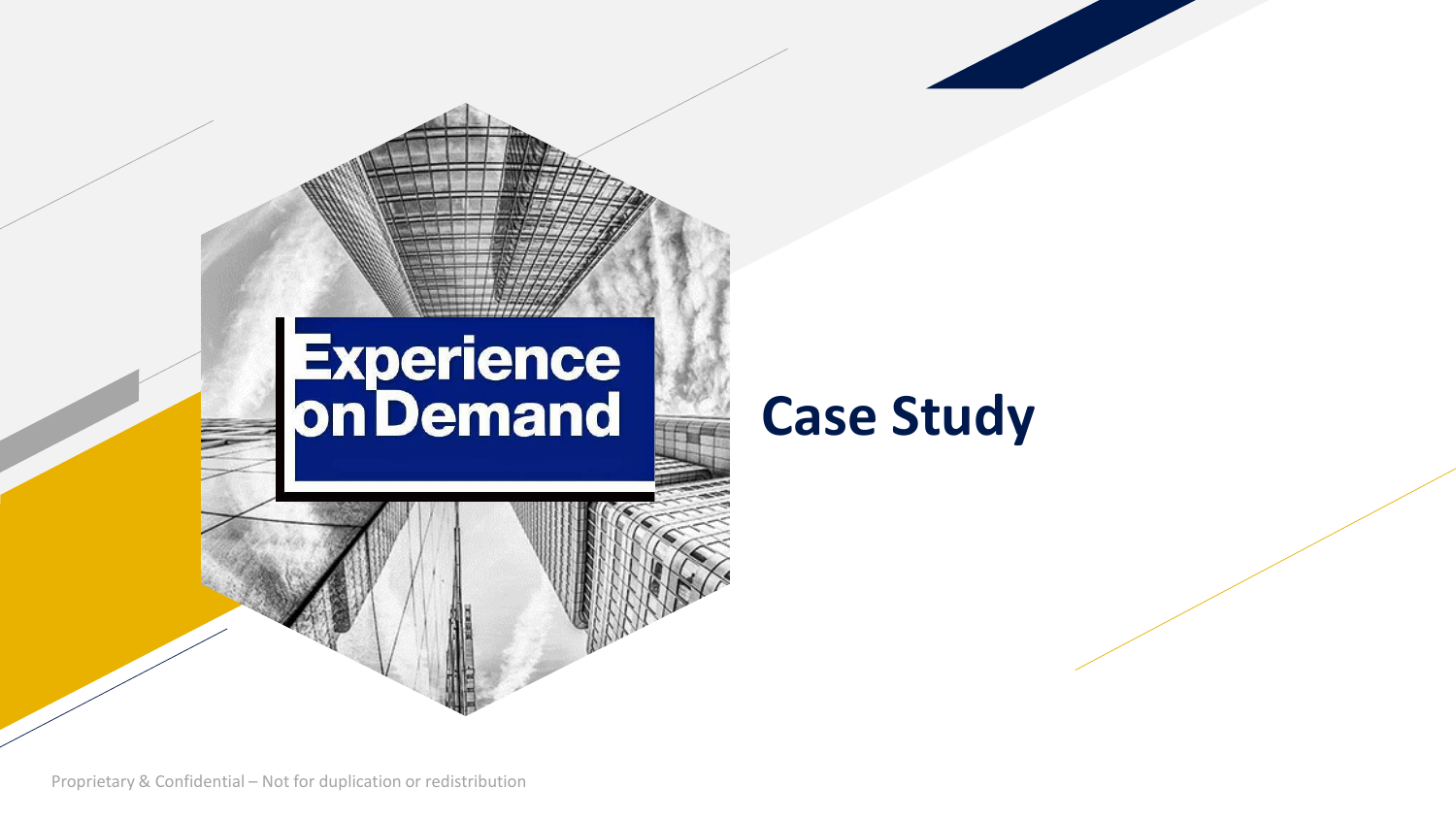#### **Experience** on Demand

## **Case Study**

- Texas municipal utility
- We assisted them to develop a highly-flexible Energy Portfolio Analysis model (X-EPM) based on @Risk
- In fourth year of active use
	- Fuel & purchased energy (F&PE) cost forecasting
	- F&PE rate-setting
	- Mid-term hedging analysis
	- Long-term contract analysis
- Model and analytic processes have been catalysts leading to more and better questions on actual versus projected results
- Discovered significant lost value relating to operating practices which is now being captured